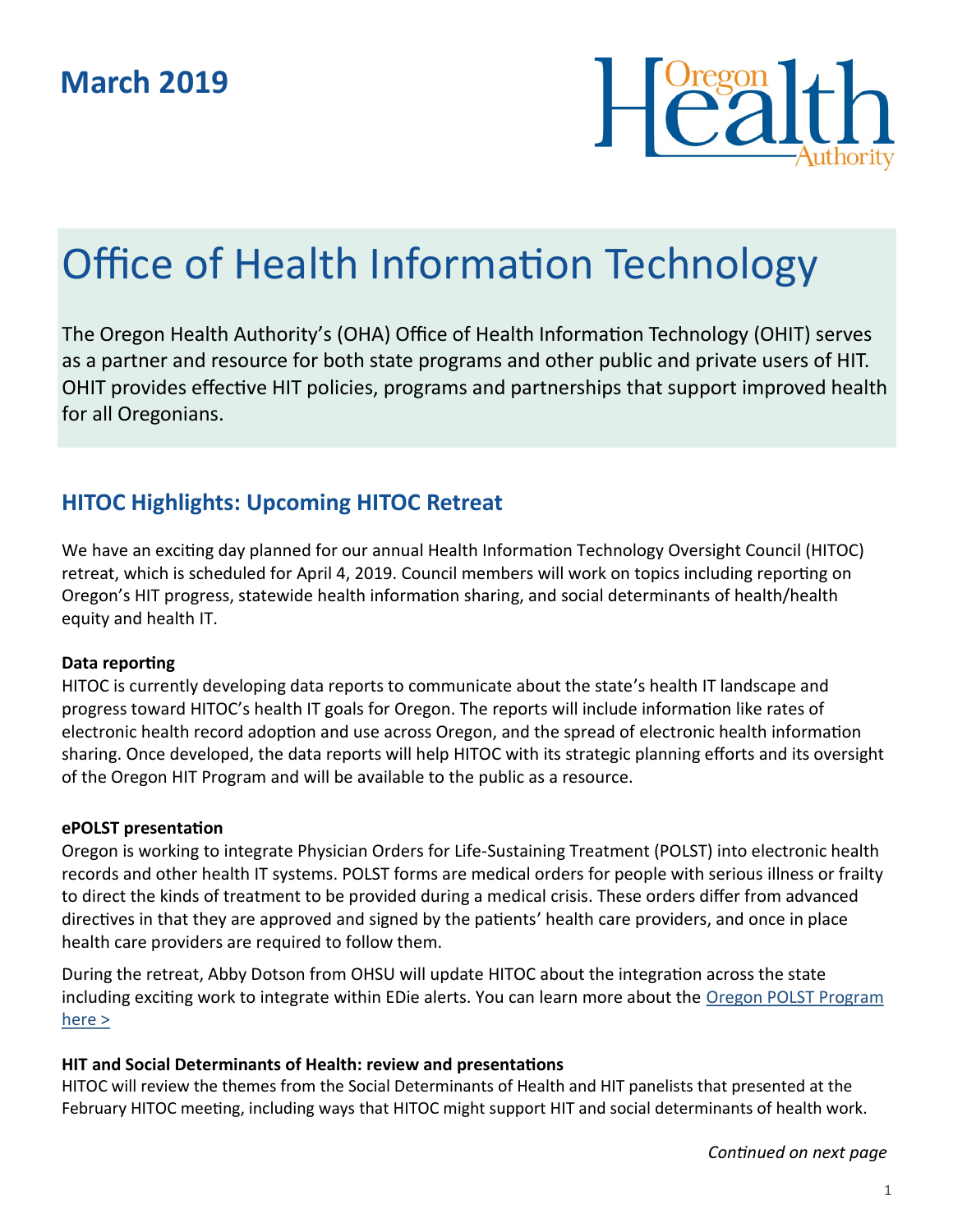## **March 2019**



*Continued from previous page*

#### **HITOC will also hear presentations from:**

- Greg Van Pelt of HIT Commons will present on potential work in this area.
- Nicole Friedman of Kaiser will discuss their efforts around a social services resource locator to connect members with community organizations that specialize in meeting basic social needs.

#### **Statewide Health Information Sharing ("Network of Networks")**

HITOC will review its strategic plan for statewide health information exchange, hear a report on the outcomes of the Network of Networks Definitions Group, and learn about new changes to the Oregon landscape and anticipated federal changes, including the recently issued Notices of Proposed Rulemaking issued by CMS and the Office of the National Coordinator for Health IT (see below for more information). It will use this information to inform its decisions about next steps in developing strategies to support statewide information sharing.

#### **Meeting Attendance and Materials**

Members of the public are invited to join us in person, via webinar, or after the meeting by listening to the recordings, which are available on [our website.](https://www.oregon.gov/oha/HPA/OHIT-HITOC/Pages/Public-Meeting-Notice.aspx) Time will be set aside at the end of the meeting for public comment.

The meeting will take place April 4, 2019 from 9:00 a.m. - 3:30 p.m. in Suite 775 of the <u>Five Oak Building in</u> [Portland.](https://goo.gl/maps/rhi5LrkXnCT2) **Meeting materials and agenda are available [here.](https://www.oregon.gov/oha/HPA/OHIT-HITOC/Documents/2019_04_HITOC_Agenda_Draft.pdf)**

#### **More HITOC news:**

**OHPB Liaison**: Oregon Health Policy Board (OHBP) member and Research Coordinator for SEIU 49, Kirsten Isaacson, has recently accepted the position of liaison between OHPB and HITOC. She will serve as a bridge between the Board and the Council and will join the April  $4<sup>th</sup>$  HITOC meeting. Welcome, Kirsten!

**2019 Workplan**: The 2019 HITOC workplan has been finalized and approved by OHPB. Major priorities include:

- Exploratory work in social determinants of health/health equity and health IT.
- Exploratory work in patient engagement and health IT.
- Next steps for statewide health information sharing ("network of networks").
- Wrapping up planning for behavioral health and health IT work.
- Showing Oregon's HIT progress through data reporting.
- A potential update to the strategic plan this fall.
- Ongoing oversight of OHA's health IT efforts and landscape assessment.

#### **[You can find the full workplan here >](https://www.oregon.gov/oha/HPA/OHIT-HITOC/HITOC%20Meeting%20Docs/HITOC-2019-Work-Plan.pdf)**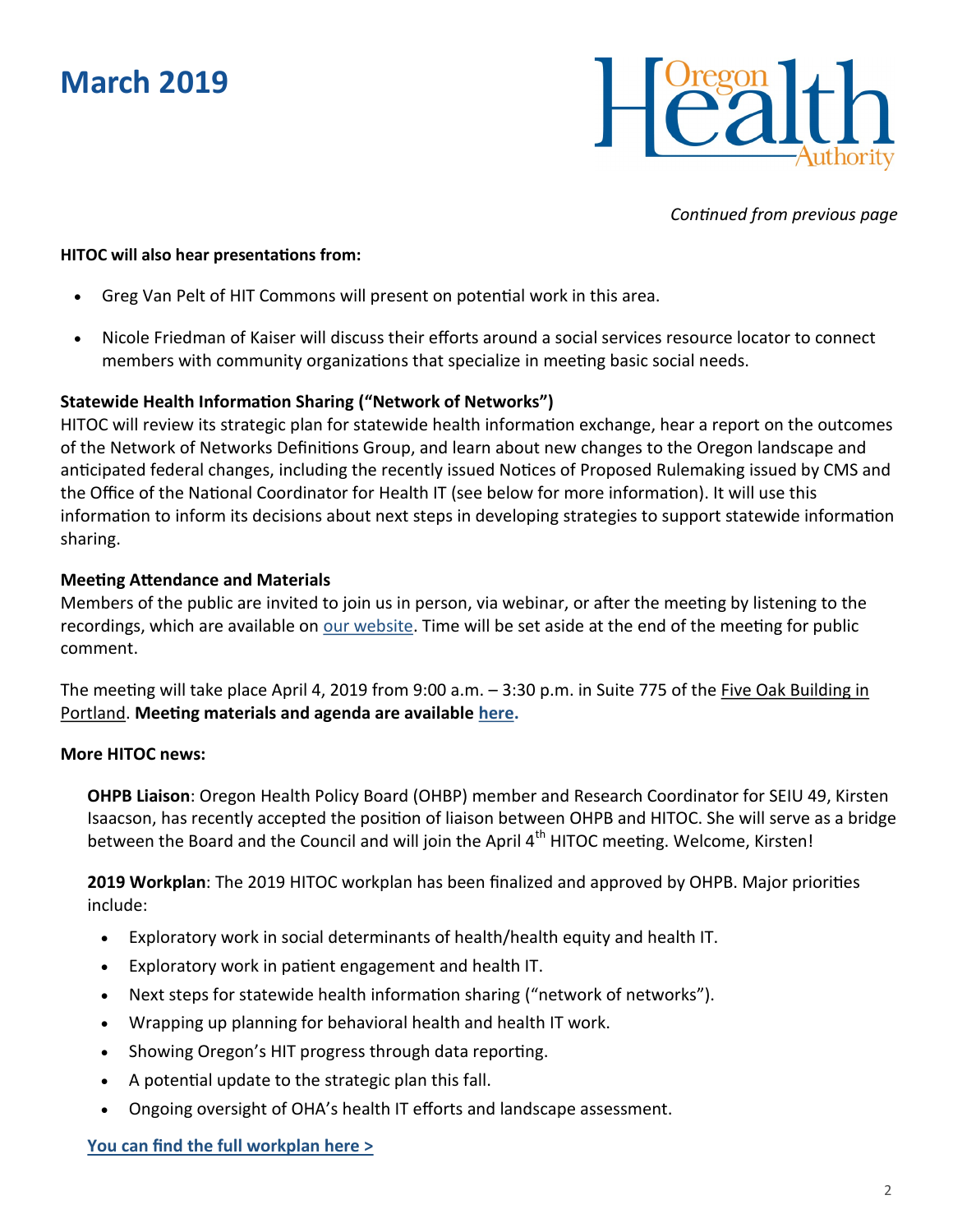

### **OHA is Seeking New Health Metrics Committee Members**

The Oregon Health Authority (OHA) is currently accepting applications to participate in two of its health metrics committees: The Health Plan Quality Metrics Committee (HPQMC), and the CCO Metrics and Scoring Committee (MSC). **We are especially interested in candidates with experience in health equity promotion, behavioral health, issues of health care cost containment and health care quality measurement.**

Applications are due by **5:00 p.m. on Tuesday, April 9, 2019.** The attached application should include a resume or a brief biographical sketch.

- The HPQMC is seeking three new members for terms beginning in May 2019: (a) health care provider; (b) member representing large employer or multiple employer arrangements; and (c) Health Care Consumer.
- The MSC is seeking two members for terms beginning in August 2019: (a) health quality measurement expert and (b) member‐at‐large.
- For both committees. members serve initial two‐year terms and may be re‐appointed for additional one‐ year terms, for a total of four years on the Committee.

Please send any questions to: [metrics.questions@state.or.us.](mailto:metrics.questions@state.or.us)

## **A Message from the ONC**

#### **Upcoming Listening Sessions to Inform the New Electronic Health Record (EHR) Reporting Program**

Stop by an upcoming public listening session to provide input on [the new EHR Reporting Program,](https://urldefense.proofpoint.com/v2/url?u=https-3A__www.healthit.gov_topic_certification-2Dhealth-2Dit_ehr-2Dreporting-2Dprogram&d=DwMFAg&c=7gilq_oJKU2hnacFUWFTuYqjMQ111TRstgx6WoATdXo&r=rmN0-qr5Eln-g1gUaHyVYuRu49HisUkVsryj3p8wWms&m=yFrXIu7FdO17XKokVX2RPw_S1-) which will provide publicly-available, no-cost, comparative information on certified health IT available on the market.

In the 21st Century Cures Act of 2016, Congress directed the US Department of Health and Human Services (HHS) to establish a new EHR Reporting Program, which the Office of the National Coordinator for Health IT (ONC) is currently developing. The goal of this program is to provide publicly-available, comparative information about certified health IT features related to security, usability, interoperability, conformance to certification testing, and other areas in order to improve transparency of the market.

ONC has contracted with the Urban Institute and its subcontractor, HealthTech Solutions, to obtain stakeholder input on how to develop the EHR Reporting Program through public listening sessions across the country.

*Continued on next page*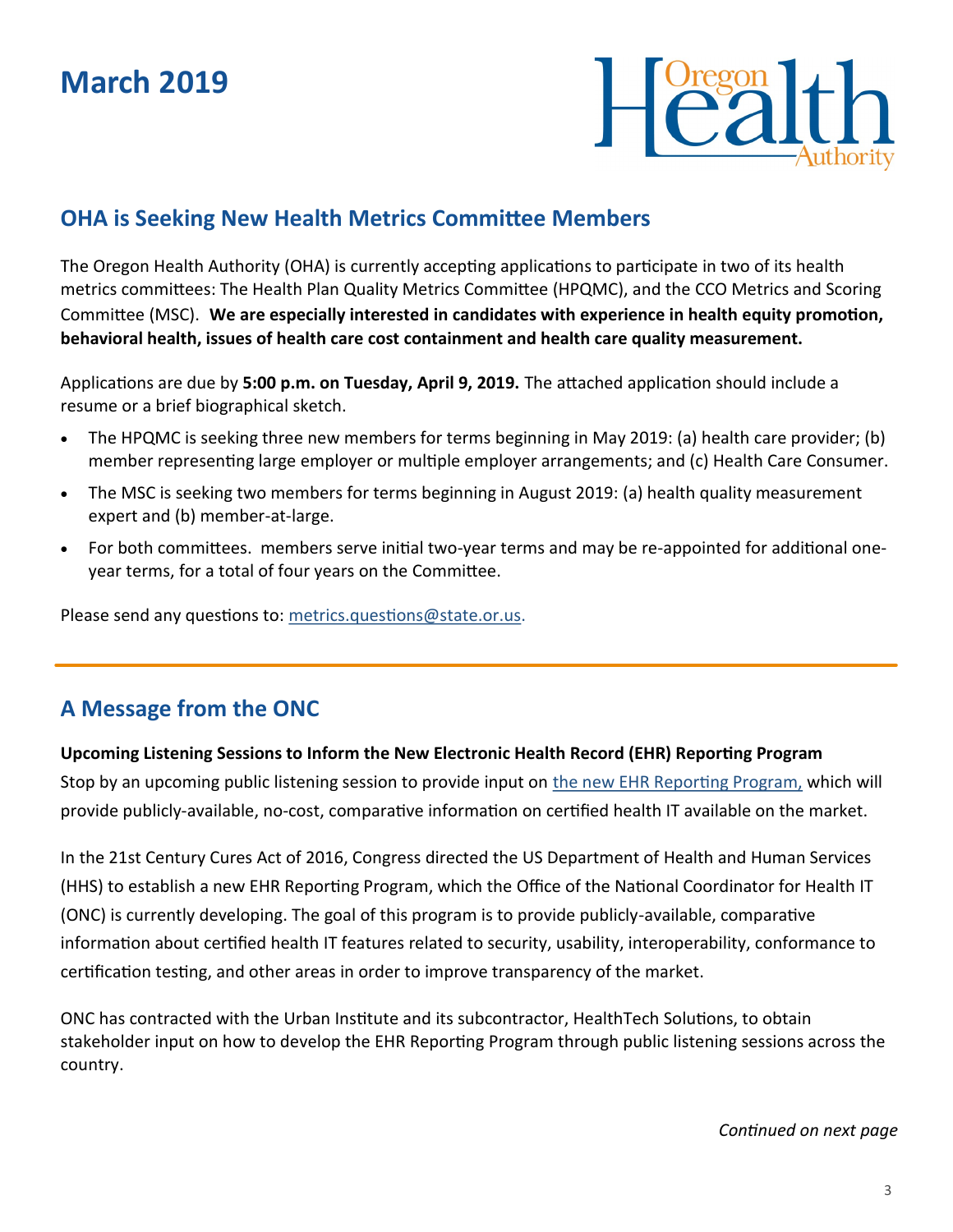## **March 2019**



*Continued from previous page*

#### **Input from people like you will help determine:**

- What information should developers of certified health IT report? What information from users could be made available?
- How that information is collected
- How this information will be disseminated to the public (for example, would you prefer a product comparison website, data in a spreadsheet, or something else?)

[Click here for complete details about the upcoming listening sessions >](https://www.oregon.gov/oha/HPA/OHIT/Documents/UpcomingListeningSessions.pdf)

### **Proposed Rules: Comment Period Closing Soon**

We encourage you to review and provide feedback for the two proposed rules that we shared in last month's eNewsletter. Providing feedback on proposed rules like these enables CMS and ONC to consider your needs as they make changes.

**CMS' proposed changes** to the health care delivery system support the MyHealthEData initiative and would increase the seamless flow of health information, reduce burden on patients and providers, and foster innovation by unleashing data for researchers and innovators. This rule also proposes to publicly report providers or hospitals that participate in "information blocking," practices that unreasonably limit the availability, disclosure, and use of electronic health information undermine efforts to improve interoperability. Making this information publicly available may incentivize providers and clinicians to refrain from such practices. Comments are due by 2:00 p.m. Pacific on May 3, 2019. **[Learn more and provide](https://www.federalregister.gov/documents/2019/03/04/2019-02200/medicare-and-medicaid-programs-patient-protection-and-affordable-care-act-interoperability-and)  [comment >](https://www.federalregister.gov/documents/2019/03/04/2019-02200/medicare-and-medicaid-programs-patient-protection-and-affordable-care-act-interoperability-and)**

**ONC's proposed rule** promotes secure and more immediate access to health information for patients and their health care providers and new tools allowing for more choice in care and treatment. Specifically, the proposed rule calls on the health care industry to adopt standardized application programming interfaces (APIs), which will help allow individuals to securely and easily access their health information using smartphones and other mobile devices. The rule would require that patient electronic access to this electronic health information be made available at no cost. Comments are due by 2:00 p.m. Pacific on May 3, 2019. **[Learn more and provide comment >](https://www.healthit.gov/topic/laws-regulation-and-policy/notice-proposed-rulemaking-improve-interoperability-health)**